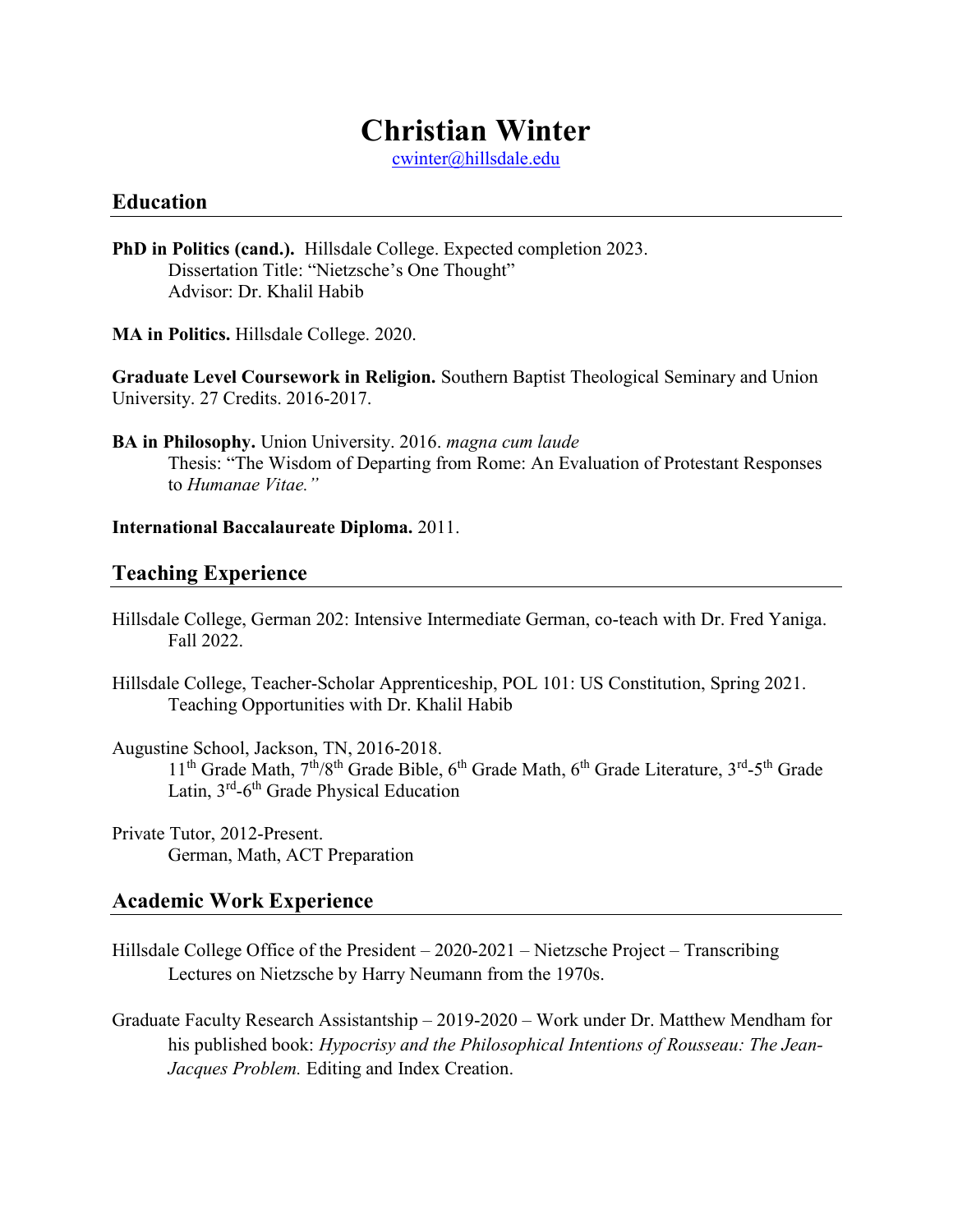## Courses Prepared to Teach

History of Political Philosophy: Ancient and Medieval, Early Modern, Late Modern

American Government: American Founding, Federalist Papers, Progressivism, Modern American Politics, Philosophical Foundations of American Politics

Special Topics: Nietzsche, Plato, Machiavelli

#### Works in Progess

"Nietzsche Contra Christianity."

"Humean, All-Too-Humean: The 'Science' of Politics in The Federalist."

#### Public Presentations

- PhD Student Panel Hillsdale College Fall 2021 "The Baptists and Religious Liberty in the American Founding"
- Doctoral Humanities Seminar Panel Discussant Hillsdale College Fall 2021 Topic: Hume
- Doctoral Humanities Seminar Public Presentation Hillsdale College Fall 2020 "For Augustine, how ought Christians relate to the present political order?"
- Doctoral Humanities Seminar Public Presentation Hillsdale College Fall 2019 "Political Disengagement? Socrates in Cicero's De Oratore and the Platonic Dialogues"

#### Awards

Galbraith Graduate Scholarship, Hillsdale College, 2018-2022.

Academic Excellence in Philosophy 2016 Awarded to High Achieving Graduating Seniors Majoring in Philosophy

Dallas Willard Philosophy Award 2016 Awarded to One Graduating Senior Philosophy Major Chosen by Faculty

International Public Debate Association 2012-2013 Season Champion – Novice Division